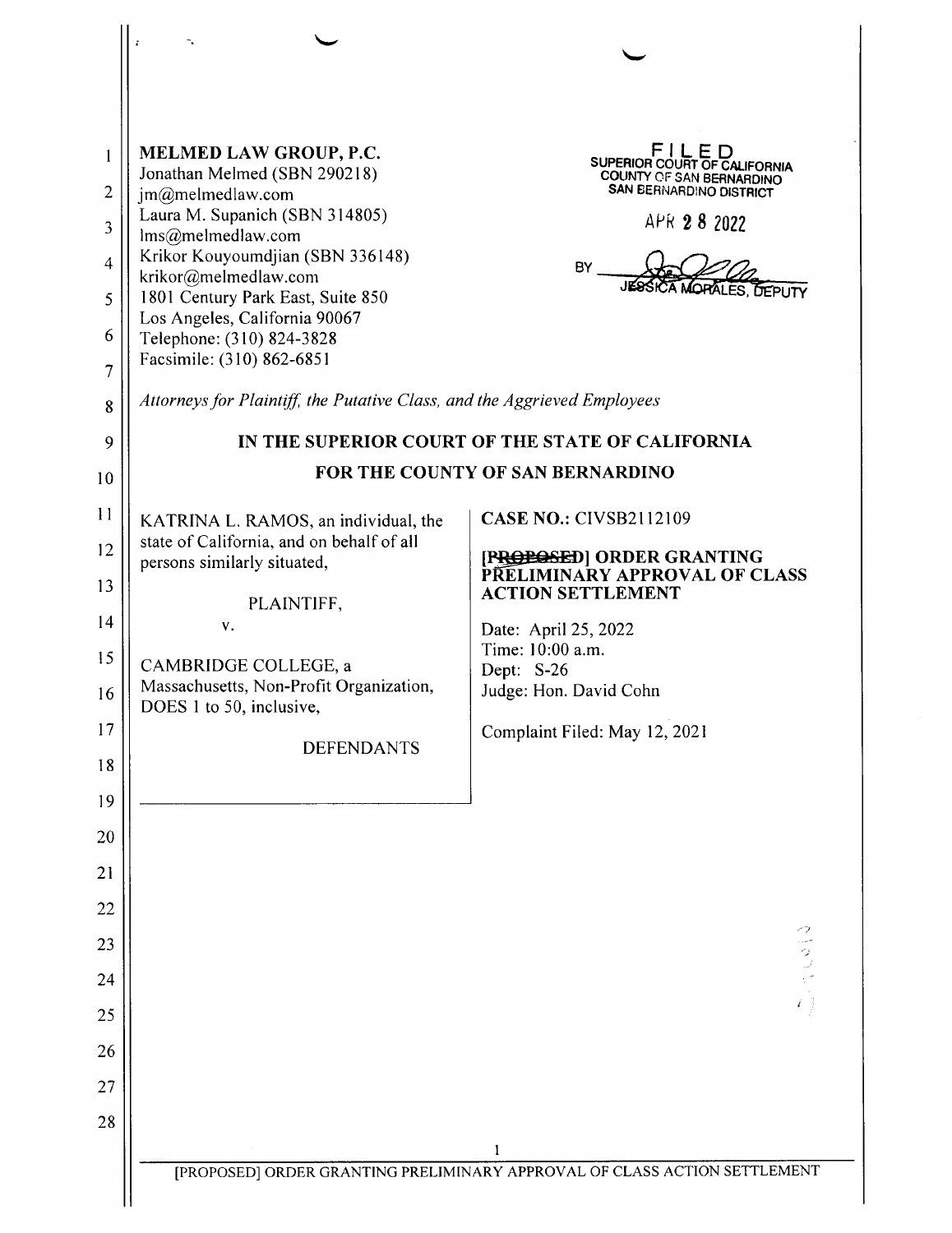Plaintiff's unopposed Motion for Preliminary Approval ofa Class Action Settlement came before this Court on April 25, 2022, in Department 8-26, the Honorable David Cohn presiding. The Court having considered the papers submitted in support of the application of the parties, HEREBY ORDERS THE FOLLOWING:

1. The Court grants preliminary approval of the Settlement and the Settlement Class based upon the terms set forth in the Settlement Agreement and Release of Class Action (the "Settlement Agreement") attached as **Exhibit A** to the Declaration of Jonathan Melmed in support of Plaintiff's Motion for Order Granting Preliminary Approval of Class Action Settlement. All terms used herein shall have the same meaning as defined in the Settlement Agreement. The settlement set forth in the Settlement Agreement appears to be fair, adequate and reasonable to the Class, and the Court preliminarily approves the terms of the Settlement Agreement, including, without limitation:

a. A non-reversionary Gross Settlement Amount of \$150,000.00;

- b. The Class Representative incentive award to the named Plaintiff 0f \$7,500.00;
- c. Court approved attorneys" fees to Class Counsel of up to \$50,000.00, representing one-third of the Gross Settlement Amount;

d. Court approved litigation costs to Class Counsel of up t0 \$10,000.00;

e. Fees and Costs of the Settlement Administrator of up to \$10,000.00; and

f. A PAGA allocation of  $$20,000.00$ , with  $$15,000.00$  (i.e., 75%) payable to the California Labor & Workforce Development Agency for its portion of the PAGA penalties.

2. This Court has considered the papers in support of the Motion and the Settlement Agreement and finds that the, pursuant to C.R.C. Rule  $3.769(d)$ , proposed Class should be certified for settlement purposes only. Specifically, the Court finds for settlement purposes only that the proposed Class: (a) is ascertainable; (b) is sufficiently numerous; (c) meets the commonality requirements; (d) the claims of the Class Representatives are typical of the claims of the proposed Class Members; (e) Class Representatives' counsel has and is able to adequately represent the proposed Class; (f) the Class Representative is adequate to represent the Class; and (g) class-wide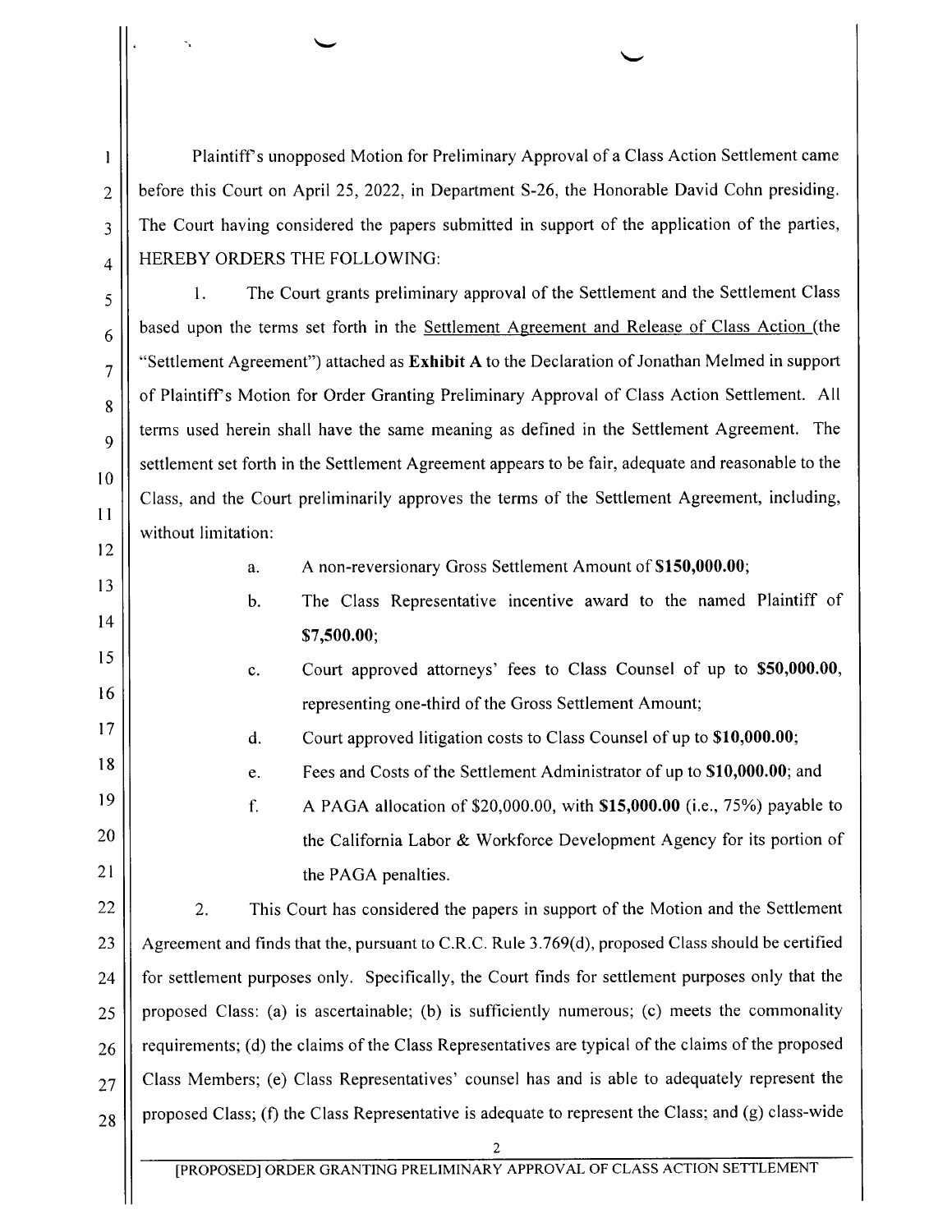treatment of this dispute is superior to individual litigation because common issues predominate over individual issues for settlement purposes.

3. The Settlement falls within the range of reasonableness and appears t0 be presumptively valid, subject only to any objections that may be raised at the final fairness hearing and final approval by this Court.

4. final fairness hearing 0n the question of whether the proposed Settlement, attorneys' fees and costs to Class Counsel, and the Class Representative's incentive award should be finally approved as fair, reasonable and adequate as to the members 0f the Class is scheduled on the date and time set forth in the implementation schedule in Paragraph 13 below.

5. This Court approves, as to form and content, the Notice of Proposed Class Action Settlement ("Class Notice"), in substantially the form attached to the herein as Exhibit 1. The Court approves the procedure for Class Members to participate in, to opt out of, and to object to, the Settlement as set forth in the Settlement Agreement.

6. The Court directs the mailing of the Class Notice by first class mail to the Class Members in accordance with the Implementation Schedule set forth below. The Court finds the dates selected for the mailing and distribution 0f the Notice, as set forth in the Implementation Schedule, meet the requirements of due process and provide the best notice practicable under the circumstances and shall constitute due and sufficient notice to all persons entitled thereto.

7. It is ordered that the Settlement Class is preliminarily certified for settlement purposes only.

8. The Court preliminary certifies for settlement purposes only the Settlement Class defined as follows: all individuals who are or were employed by Defendant in California as adjunct professors, inslructors, and senior adjuncts during the Class Period. The Class Period is defined as the period of time from May 12, 2017 through the date of preliminary approval.

9. Upon final approval of the settlement, the Class Members who do not seek to be excluded from the settlement release all causes of action and factual or legal theories/allegations that were alleged in the operative complaint in this action and/or in the PAGA letter in support of this action, or that could have been brought in this action based 0n those same factual or legal theories/allegations, against the Released Parties. This Release includes, but is not limited to,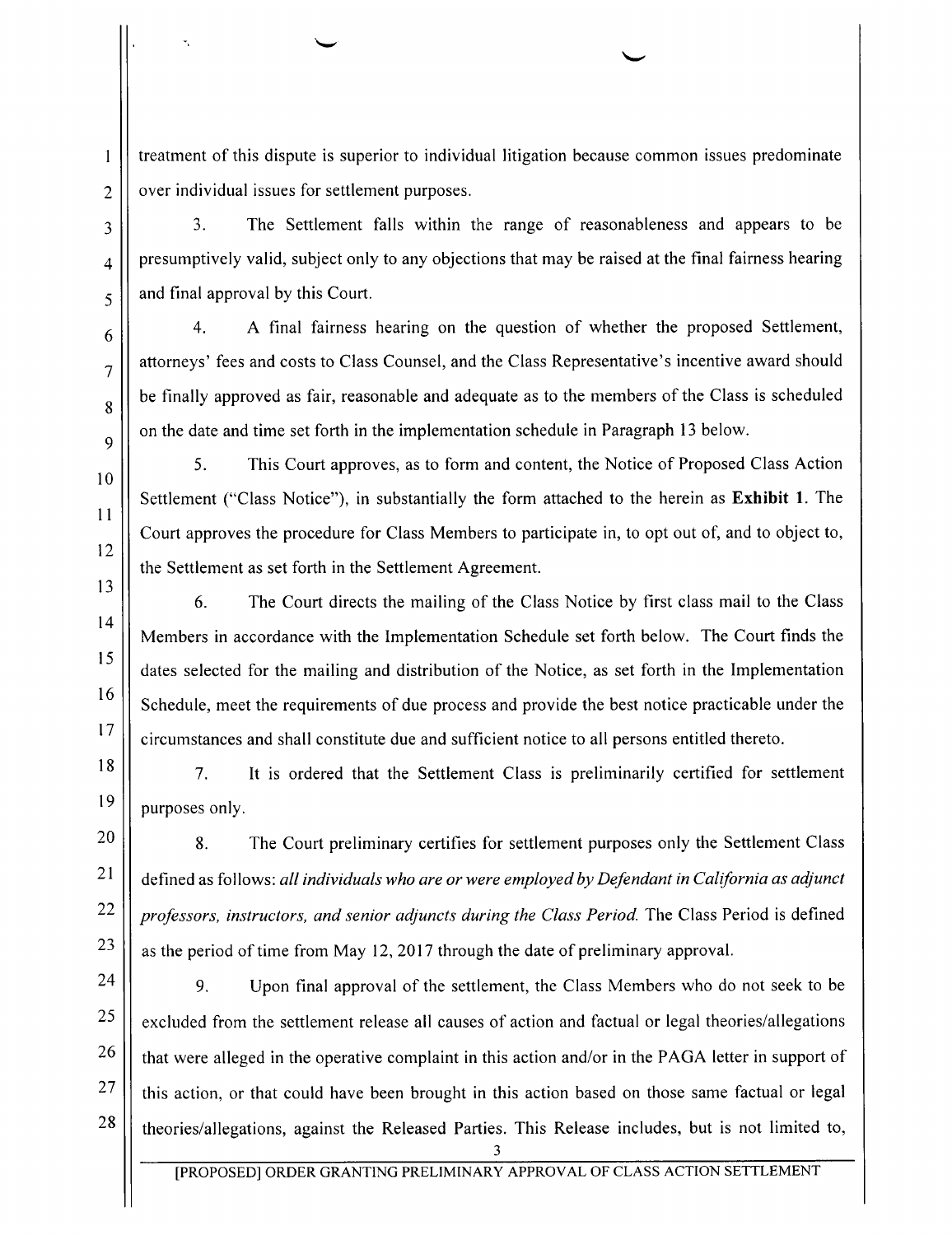claims for violation of Labor Code sections 201, 202, 203, 204, 210, 226, 226.2, 226.3, 226.7, H74, ll74.5, 1185, 1194, 1194.2, 1197, 1197.1, 1198, 1199, 2802, 2698 et seq., and 2699 et seq.; IWC Wage Order 4-2001; Code of Regulations, Title 8, Section 11090; Business & Professions Code sections 17200-17208. Id. This Release also includes, but is not limited to, the following claims for relief: (a) failure to pay wages, including minimum wages; (b) failure to authorize and permit rest breaks, and to properly provide premium; pay in lieu thereof; (c) improper and/or inaccurate wage statements and failure to provide wage statements; (d) waiting time penalties for untimely payment 0f wages at the conclusion of employment; (e) failure to reimburse business expenses; (f) unfair business practices; (g) civil penalties under the Private Attorneys General Act [ ("PAGA"); and (h) all damages, liquidated damages, penalties, restitution, attorneys' fees, interest, and other amounts recoverable in connection with the above legal authorities and/or claims for relief under local, California, and federal law. The res judicata effect of the Judgment will be the same as that of the Release. Plaintiff may hereafter discover facts or legal arguments in addition to or different from those they now know or currently believe to be true with respect to the claims, causes of action and legal theories of recovery in this action which are the subject matter 0f the Released Claims. Regardless, the discovery of new facts or legal arguments shall in no way limit the scope or definition of the Released Claims, and by Virtue of this agreement, Plaintiff shall be deemed to have, and by operation of the final judgment approved by the Court, shall have, fully, finally, and forever settled and released all of the Released Claims against the Released Parties as defined in this agreement. No other claims are released other than those claims specifically plead in the Complaint 0r otherwise specifically identified herein. This Settlement Agreement will not release any person, party, or entity from claims, if any, by Class Members for workers compensation, unemployment, 0r disability benefits of any nature. Nor does it release any claims, actions, or causes of action which may be possessed by Class Members under state or federal discrimination statutes, including, without limitation, the California Fair Employment and Housing Act (Gov. Code,  $\S$ § 12900–12996); the Unruh Civil Rights Act (Civ. Code,  $\S$  51); the California Constitution; Title VII of the Civil Rights Act of 1964 (42 U.S.C.  $\S$  2000, et seq.); the Americans with Disabilities Act (42 U.S.C. § 12101, et seq.); the Employee Retirement Income Security Act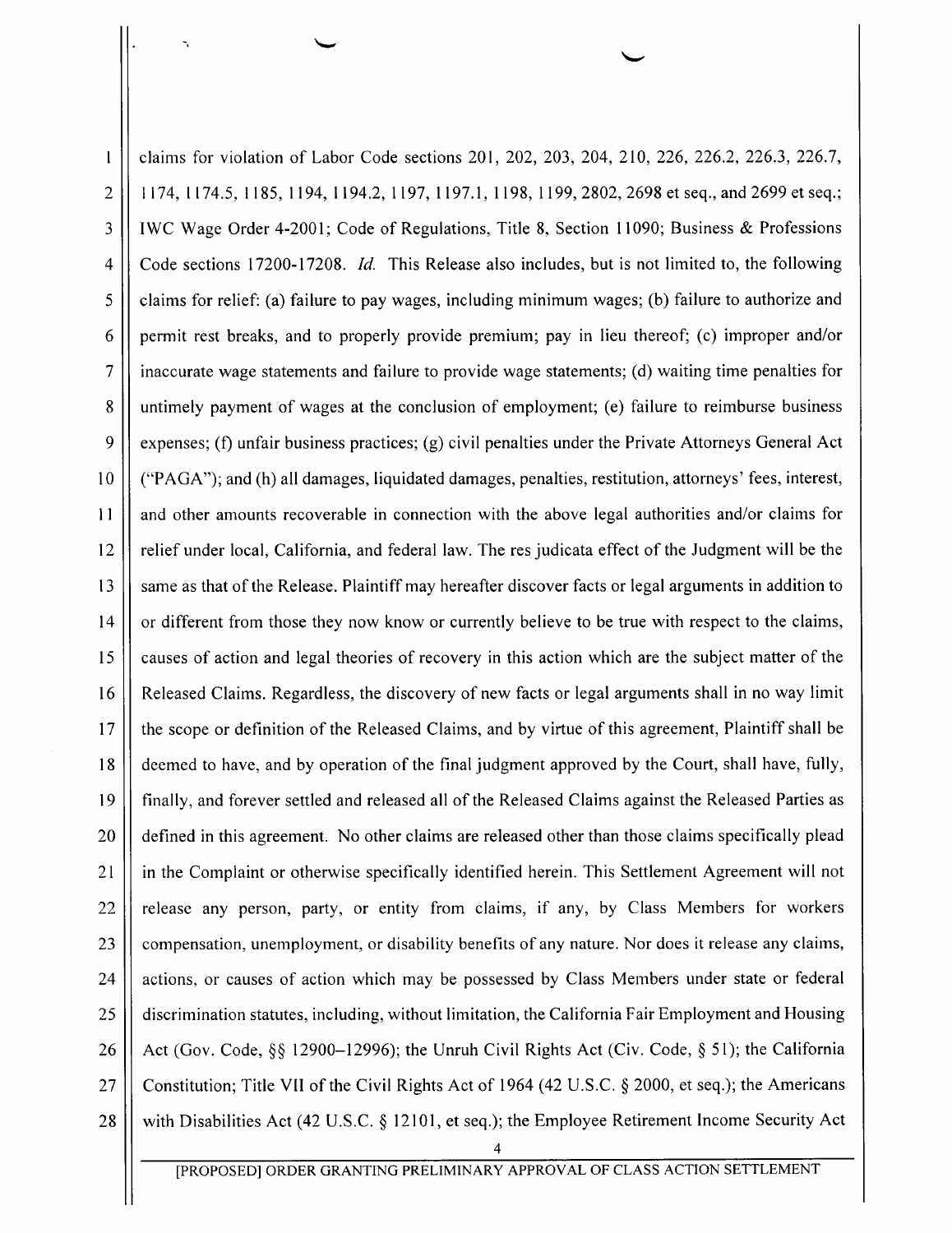of 1974 (29 U.S.C.  $\S$  1001 et seq.); and all of their implementing regulations and interpretive guidelines. The Release Period shall be the Class Period.

10. The Court confirms Plaintiff Katrina L. Ramos as Class Representative, and Jonathan Melmed of Melmed Law Group P.C. as Class Counsel.

 $\mathbf{l}$ 

 $\overline{2}$ 

 $\overline{\mathbf{3}}$ 

 $\overline{4}$ 

5

6

 $\overline{7}$ 

8

 $\overline{Q}$ 

1. The Court appoints ILYM Group, Inc. as the Settlement Administrator.

12. To facilitate administration 0f the Settlement pending final approval, the Court hereby enjoins Plaintiff and all Class Members from filing or prosecuting any claims, suits or administrative proceedings (including filing claims with the Division of Labor Standards Enforcement of the California Department of Industrial Relations) regarding claims released by the Settlement, unless and until such Class Members have filed valid Requests for Exclusion with the Settlement Administrator and the time for filing claims with the Settlement Administrator has elapsed.



10

11

12

13

13. The Court orders the following Implementation Schedule for further proceedings:

| a. Deadline for Defendant to Submit Class<br>Member Information to Settlement<br>Administrator                                                           | [within 14 days after the Preliminary<br>Approval Date]                         |
|----------------------------------------------------------------------------------------------------------------------------------------------------------|---------------------------------------------------------------------------------|
| b. Deadline for Settlement Administrator to<br>Mail Notice to Class Members                                                                              | [within 14 days after receiving the Class<br>Member information from Defendant] |
| c. Deadline for Class Members to Postmark<br>Requests for Exclusion                                                                                      | [30 days after mailing of the Class Notice]                                     |
| d. Deadline for Class Members to submit<br>any Objections to Settlement                                                                                  | [30 days after mailing of the Class Notice]                                     |
| e. Deadline for Settlement Administrator to<br>file Declaration of Due Diligence and<br>Proof of Mailing                                                 | [30 Court days prior to Final Approval and<br>Fairness Hearing]                 |
| Deadline for Class Counsel to file Motion<br>for Final Approval of Settlement,<br>including Request for Attorneys' Fees,<br>Costs, and Enhancement Award | [16 Court days prior to Final Approval and<br>Fairness Hearing]                 |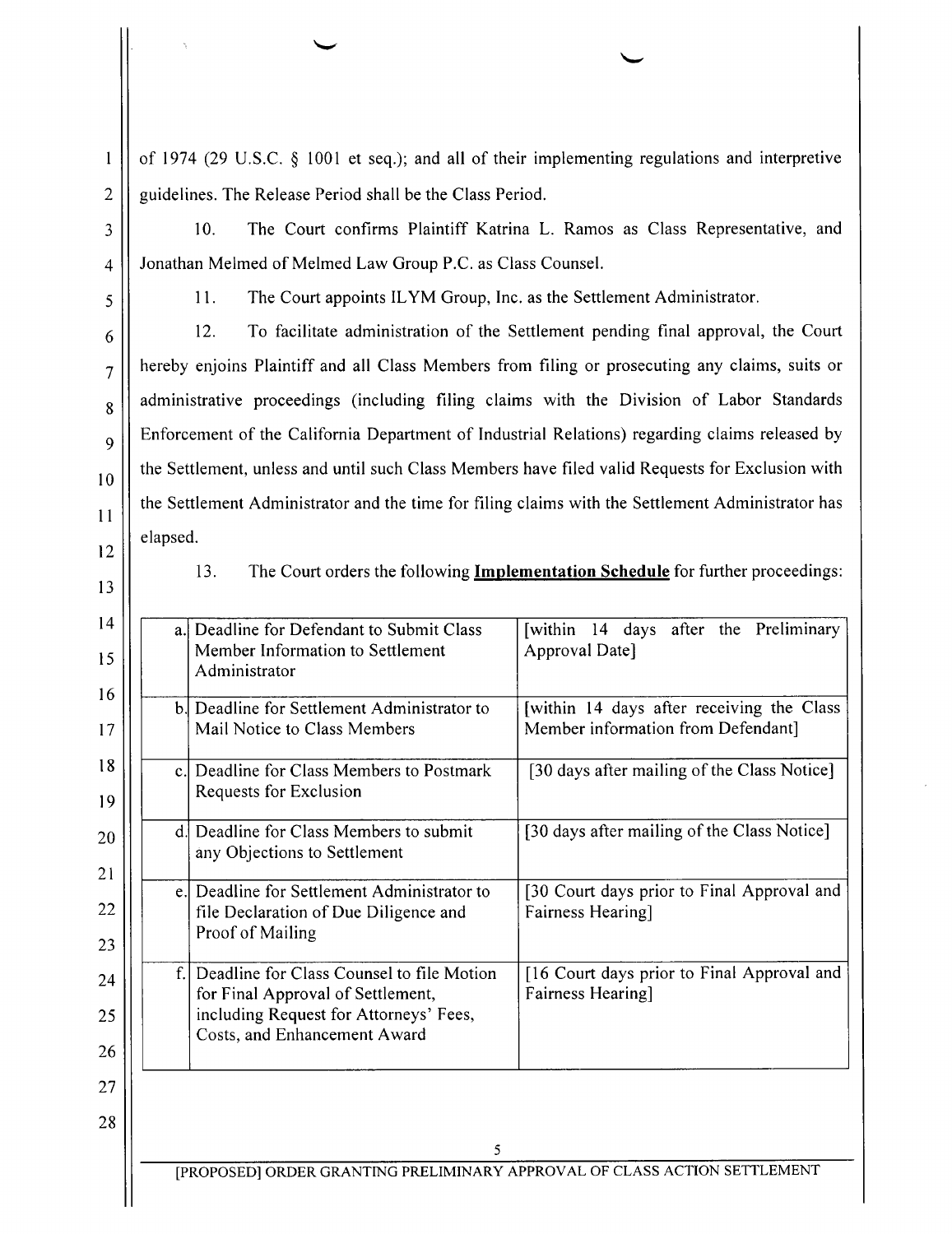| g. Final Approval and Fairness Hearing<br>(the Court's first available date after August<br>1, 2022 | $\sqrt{2}$ , 2022 at $\sqrt{D}$ . $\sqrt{Q}$ (a.m.)/p.m.                         |
|-----------------------------------------------------------------------------------------------------|----------------------------------------------------------------------------------|
| 14.                                                                                                 | If any of the dates in this Implementation Schedule falls on a weekend, bank or  |
| court holiday, the time to act shall be extended to the next business day.                          |                                                                                  |
| 15.                                                                                                 | The Court shall retain jurisdiction over the Action for all purposes pursuant to |
| California Rule of Court 3.769 and California Rule of Civil Procedure § 664.6 to enforce the terms  |                                                                                  |
| of the Settlement.                                                                                  |                                                                                  |
| IT IS SO ORDERED.<br>Dated:                                                                         | Hon. David Cohn<br>Judge of the Superior Court, San Bernardino<br>County         |
|                                                                                                     |                                                                                  |
|                                                                                                     |                                                                                  |
|                                                                                                     |                                                                                  |
|                                                                                                     |                                                                                  |
|                                                                                                     |                                                                                  |
|                                                                                                     |                                                                                  |
|                                                                                                     |                                                                                  |
|                                                                                                     |                                                                                  |
|                                                                                                     |                                                                                  |
|                                                                                                     |                                                                                  |
|                                                                                                     |                                                                                  |
|                                                                                                     | $\boldsymbol{6}$                                                                 |
|                                                                                                     | [PROPOSED] ORDER GRANTING PRELIMINARY APPROVAL OF CLASS ACTION SETTLEMENT        |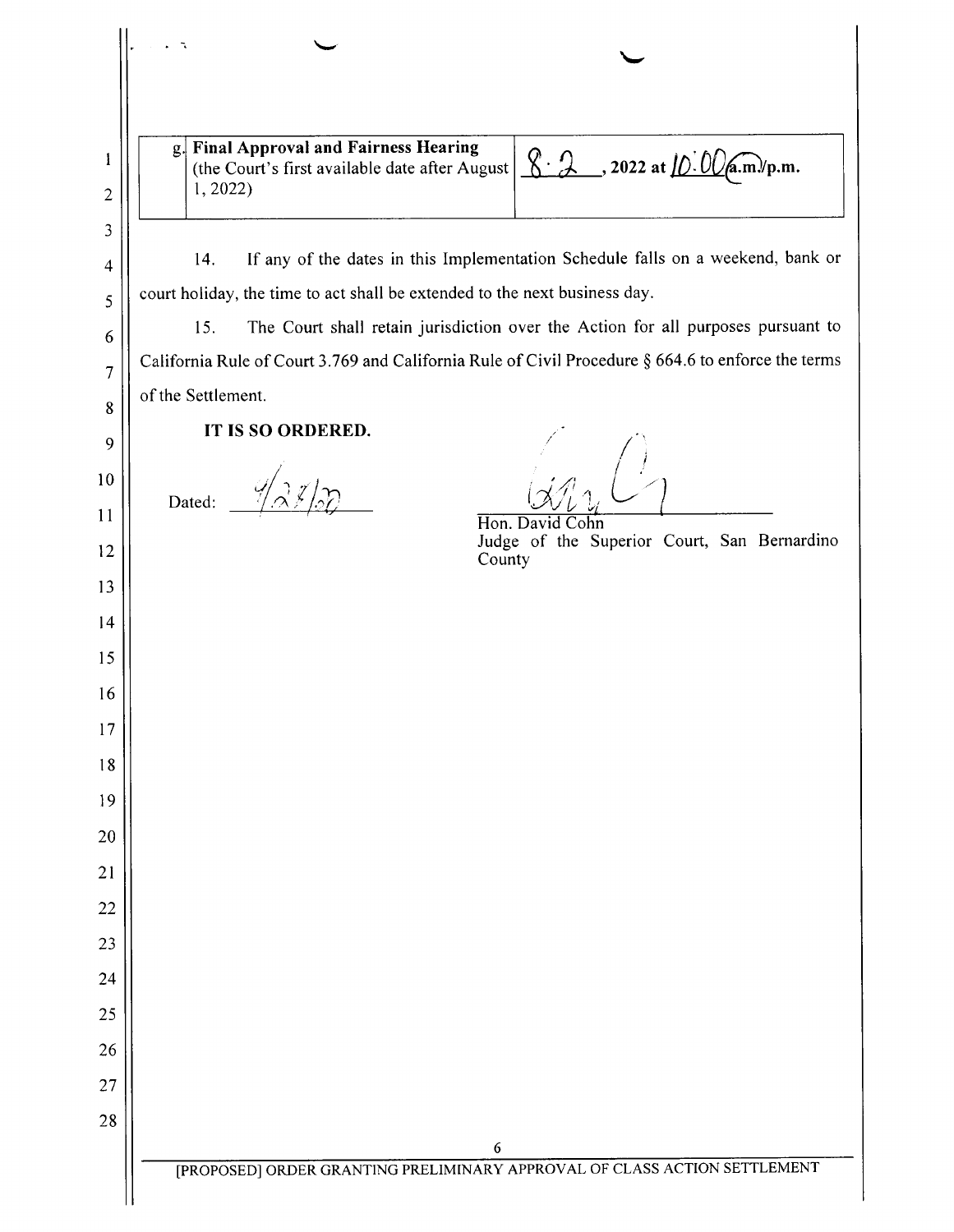| $\overline{2}$ |                                                                                                 |                                           |  |
|----------------|-------------------------------------------------------------------------------------------------|-------------------------------------------|--|
| 3              |                                                                                                 | SUPERIOR COURT OF THE STATE OF CALIFORNIA |  |
| $\overline{4}$ |                                                                                                 | FOR THE COUNTY OF SAN BERNARDINO          |  |
| 5              | KATRINA RAMOS, an individual, on behalf of                                                      | Case Number: CIVSB2112109                 |  |
| 6              | herself, the State of California, as a private<br>attorney general, and on behalf of all others | <b>NOTICE OF PROPOSED CLASS ACTION</b>    |  |
| $\overline{7}$ | similarly situated,                                                                             | <b>SETTLEMENT</b>                         |  |
| 8              | Plaintiff,                                                                                      |                                           |  |
| 9              |                                                                                                 |                                           |  |
| 10             | V.                                                                                              |                                           |  |
| 11             | CAMBRIDGE COLLEGE, a Massachusetts                                                              |                                           |  |
| 12             | non-profit organization; and DOES 1 TO 50,                                                      |                                           |  |
| 13             | Defendants.                                                                                     |                                           |  |
| 14             |                                                                                                 |                                           |  |
| 15             | A court authorized this notice. This is not a solicitation from a lawyer.                       |                                           |  |
| 16             |                                                                                                 |                                           |  |
| 17             |                                                                                                 |                                           |  |
| 18             |                                                                                                 |                                           |  |
| 19             |                                                                                                 |                                           |  |
| 20             |                                                                                                 |                                           |  |
| 21             |                                                                                                 |                                           |  |
| 22             |                                                                                                 |                                           |  |
| 23             |                                                                                                 |                                           |  |
| 24             |                                                                                                 |                                           |  |
| 25             |                                                                                                 |                                           |  |
| 26             |                                                                                                 |                                           |  |
| 27             |                                                                                                 |                                           |  |
| ${\bf 28}$     |                                                                                                 |                                           |  |
|                |                                                                                                 |                                           |  |

 $\tilde{\tau}$ 

 $\ddot{\phantom{1}}$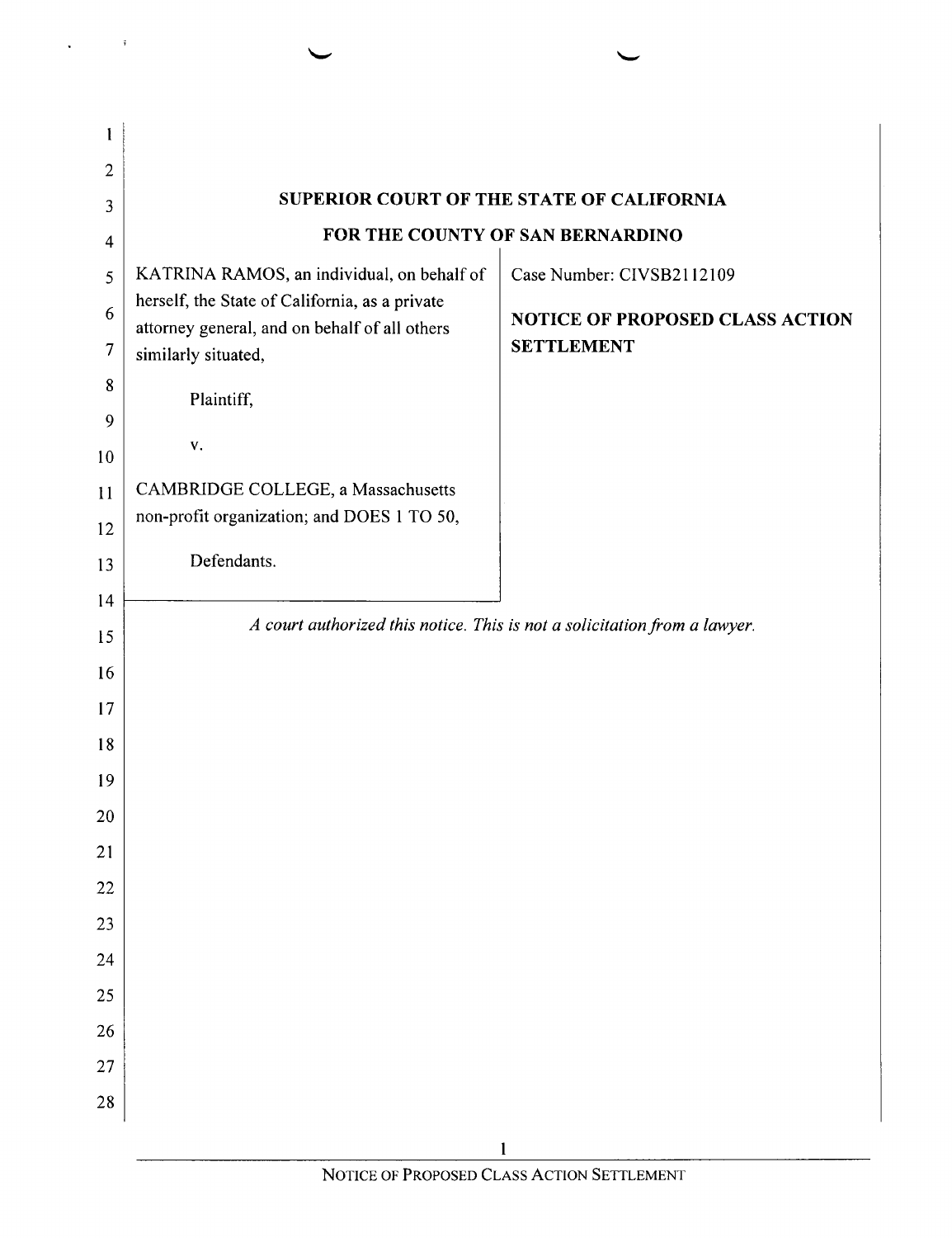#### NOTICE OF PROPOSED CLASS ACTION SETTLEMENT

You may be eligible to receive a settlement payment. Please read this notice carefully.

proposed class action settlement agreement (the "Settlement") has been reached between: (1) Plaintiff Katrina Ramos ("Plaintiff"), individually and in her representative capacity on behalf of group 0f prospective class members defined below, and as private attorney general on behalf of the State of California; and (2) Defendant Cambridge College ("Defendant"). The Settlement resolves disputed claims against Defendant arising out of its compensation practices during the period from May 12, 2017, through the date of preliminary approval (the "Class Period") as applied to all individuals who are or were employed by Defendant in California as adjunct professors, instructors, and senior adjuncts during the Class Period ("Class Members").

The Court has granted preliminary approval of the Settlement and ordered this notice t0 be sent to you because you may be entitled to money under the Settlement and because the Settlement affects your legal rights.

14 15 l6 l7 NO ACTION NEEDS TO BE TAKEN TO RECEIVE MONEY UNDER THE **SETTLEMENT:** If you are a Class Member (as defined above) and received this notice, you are automatically included in the Settlement and do not need to take any further action to receive payment. If you accept your settlement amount, you will release the claims described below.

 $18$  1.

10

 $\mathbf{I}$ 

 $\overline{2}$ 

3

 $\overline{4}$ 

5

6

 $\overline{7}$ 

 $\overline{8}$ 

9

11

12

13

#### DESCRIPTION OF THE LAWSUIT

19 20 21 22 23 24 25 26 27 28 On May 12, 2021, Plaintiff, individually and in her representative capacity on behalf of the Class Members, and as a private attorney general on behalf of the State of California, filed a complaint against Defendant in the Superior Court of California for the County of San Bernardino in the matter of Katrina Ramos v. Cambridge College, case number CIVSB2112109 (the "Action"). The Action sought recovery for Defendant's alleged: (1) failure to pay minimum wage for all hours worked; (2) failure to provide compliant rest periods and pay missed rest break premiums; (3) failure to maintain accurate employment records; (4) failure to pay timely wages during employment; (5) failure to pay all wages due and owing at separation; (6) failure to reimburse business expenses; (7) failure to provide complete and accurate Wage statements; (8) deceptive, fraudulent, or otherwise unlawful business practices based on the foregoing in violation of California's Unfair Competition Law; and (9) statutory

 $\overline{2}$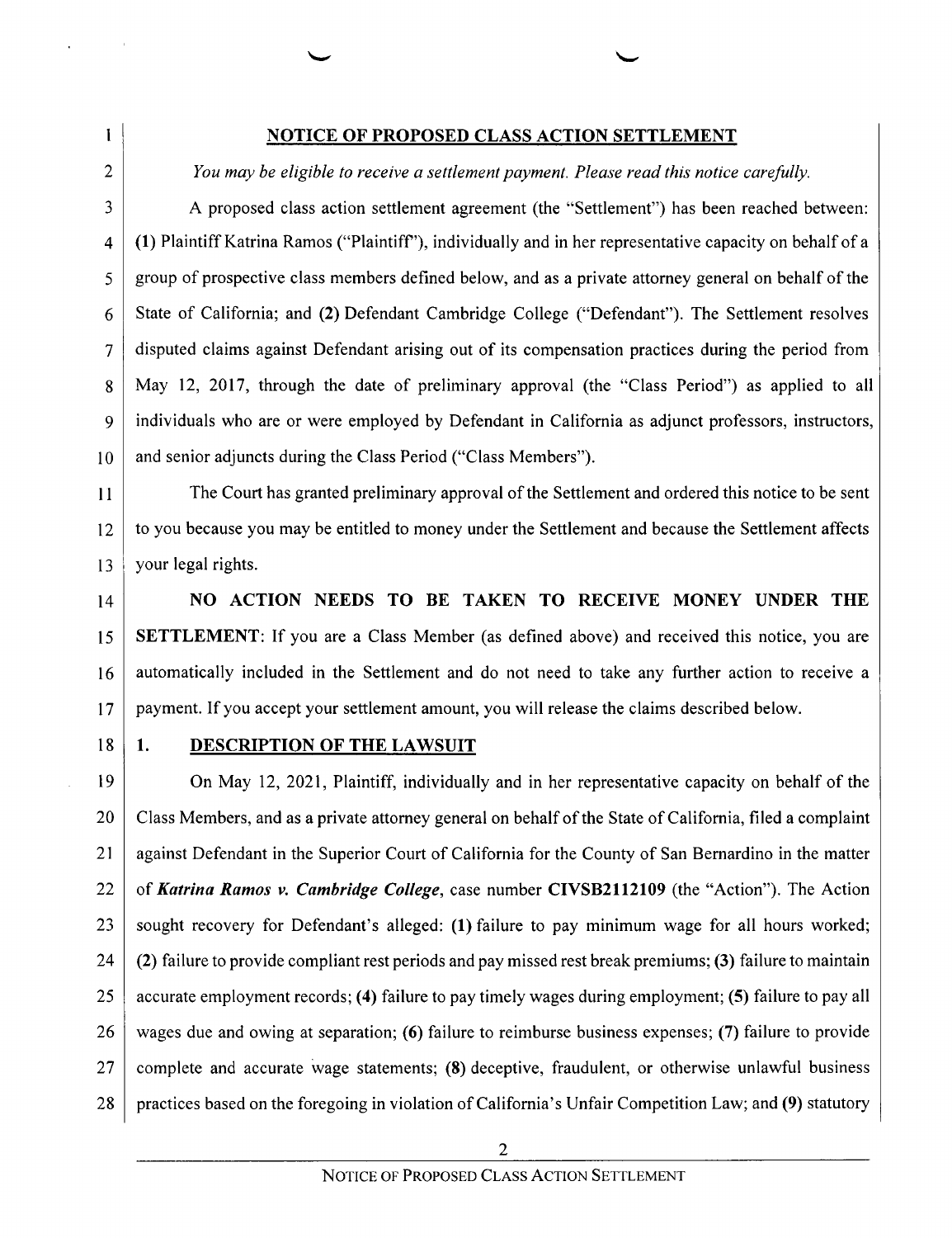penalties based on the foregoing pursuant to the California Labor Code Private Attorneys General Act of 2004 ("PAGA").

 $\mathbf{1}$ 

 $\overline{2}$ 

 $\overline{3}$ 

 $\overline{4}$ 

5

6

7

 $\mathbf{8}$ 

Defendant denies all liability, denies all allegations in the Action, and has raised various defenses to the claims. Defendant asserts that it fully complied with all applicable wage and hour laws and contends that civil penalties under PAGA are not warranted. Defendant also denies that the Action is suitable for class certification. Defendant has entered into the Settlement solely for purposes of resolving this dispute to avoid costly, disruptive, and time-consuming litigation and does not admit to any wrongdoing or liability.

9 The Court has not ruled on the merits in the Action. By approving the Settlement and issuing this notice, the Court is not suggesting which side would win or lose the case if it went to trial or 10 whether the claims are suitable for class certification. To avoid the additional expense, inconvenience, 11 and risk of continued litigation, however, Plaintiff and Defendant (the "Parties") have concluded that 12 it is in their respective best interests and the interests of the Class Members to settle the Action 0n the 13 terms summarized in this notice. The Settlement was reached after Defendant provided extensive 14 information and documents to Plaintiff's counsel, and after lengthy arms-length non-collusive 15 16 negotiations between the Parties, including mediation with an experienced and well-respected mediator in California. In these negotiations, both sides recognized the substantial risk 0f the Court deciding 17 against them at trial and determined that the Settlement was a fair, reasonable, and adequate way to 18 19 resolve the disputed claims.

20 21 22 23 24 25 Plaintiff and Plaintiff's counsel—Jonathan Melmed and Laura Supanich of Melmed Law Group P.C. ("Class C0unsel")—support the Settlement. Among the reasons for support are the defenses to liability potentially available to Defendant, the risk of denial of class certification, the inherent risk of trial on the merits, and the delays and uncertainties associated with litigation. Plaintiff and Class Counsel believe that the settlement described in this notice is fair, adequate, reasonable, and in the best interests of Plaintiff and the Class Members.

26 27 28 Under the Settlement, the following settlement class will be certified under California law: all individuals who are or were employed by Defendant in California as adjunct professors, instructors, and senior adjuncts during the Class Period. The "Class Period" is defined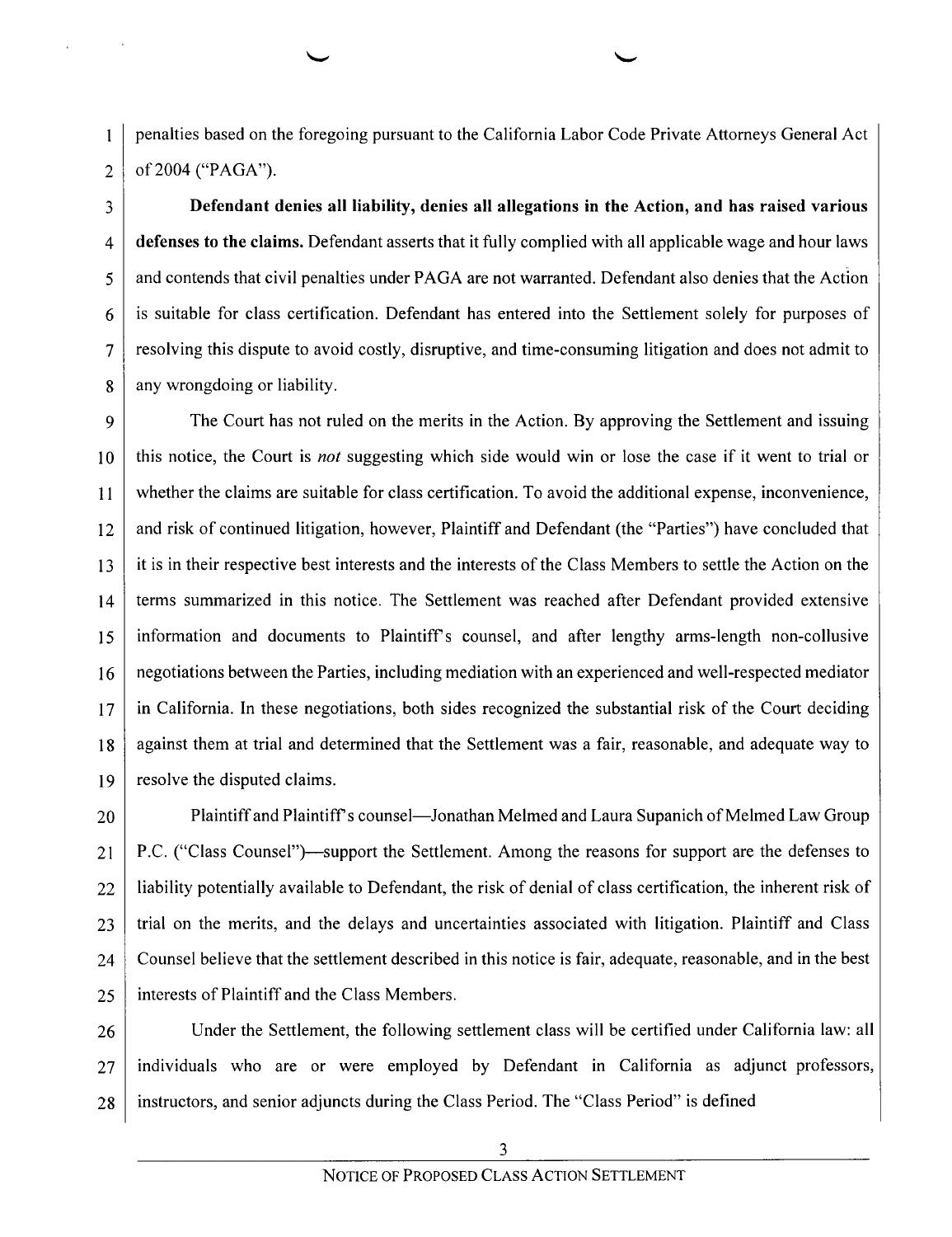$\mathbf{1}$ as the period from May 12, 2017, through the date 0f preliminary approval. The Settlement provides  $\overline{2}$ for a gross settlement amount of \$150,000.00, a share of which is to be distributed to the Class Members 3 based on the pro rata number of courses taught by the Class Members during the Class Period as a 4 proportion of all courses taught by all Class Members. In exchange for their share of the settlement 5 amount, all participating Class Members will be deemed to have released Defendant from liability on the terms described in this notice. 6

 $\overline{7}$ On [date of preliminary approval], the Court preliminarily approved the Settlement and 8 conditionally certified the settlement class. This notice is being sent to you because Defendant's records indicate that you worked for Defendant during the Class Period and that you meet the definition 10 required to be treated as a Class Member.

11

9

12

2. IF YOU ARE STILL EMPLOYED BY DEFENDANT, THIS SETTLEMENT WILL NOT AFFECT YOUR EMPLOYMENT.

13 14 15 California law strictly prohibits retaliation. Further, Defendant is prohibited by law from taking any adverse action against or otherwise target, retaliate, or discriminate against any Class Member because of the Class Member's participation or decision not to participate in the Settlement.

 $16 \mid 3.$ 

17

18

21

22

23

# **TERMS OF THE SETTLEMENT**

Defendant has agreed to pay \$150,000.00 (the "Gross Settlement Amount") to resolve the claims in the Action. The Parties agreed to the following payments from the Gross Settlement Amount:

19 20 1. Settlement Administration Costs. The Court has approved ILYM Group, Inc. to act as the "Settlement Administrator," who is sending this notice to you and will perform many other duties relating to the Settlement. Under the Settlement, up to \$10,000.00 will be paid from the Gross Settlement Amount to pay the Settlement Administration Costs.

24 25 26 27 28 2. Attorneys' Fees and Expenses. Class Counsel have been prosecuting the Action on behalf of the Class Members on a contingency fee basis (that is, without being paid any money t0 date) and have been paying all litigation costs and expenses. To date, the Parties have aggressively litigated many aspects of the case including investigation, settlement efforts, and a full-day mediation session. The Court will determine the actual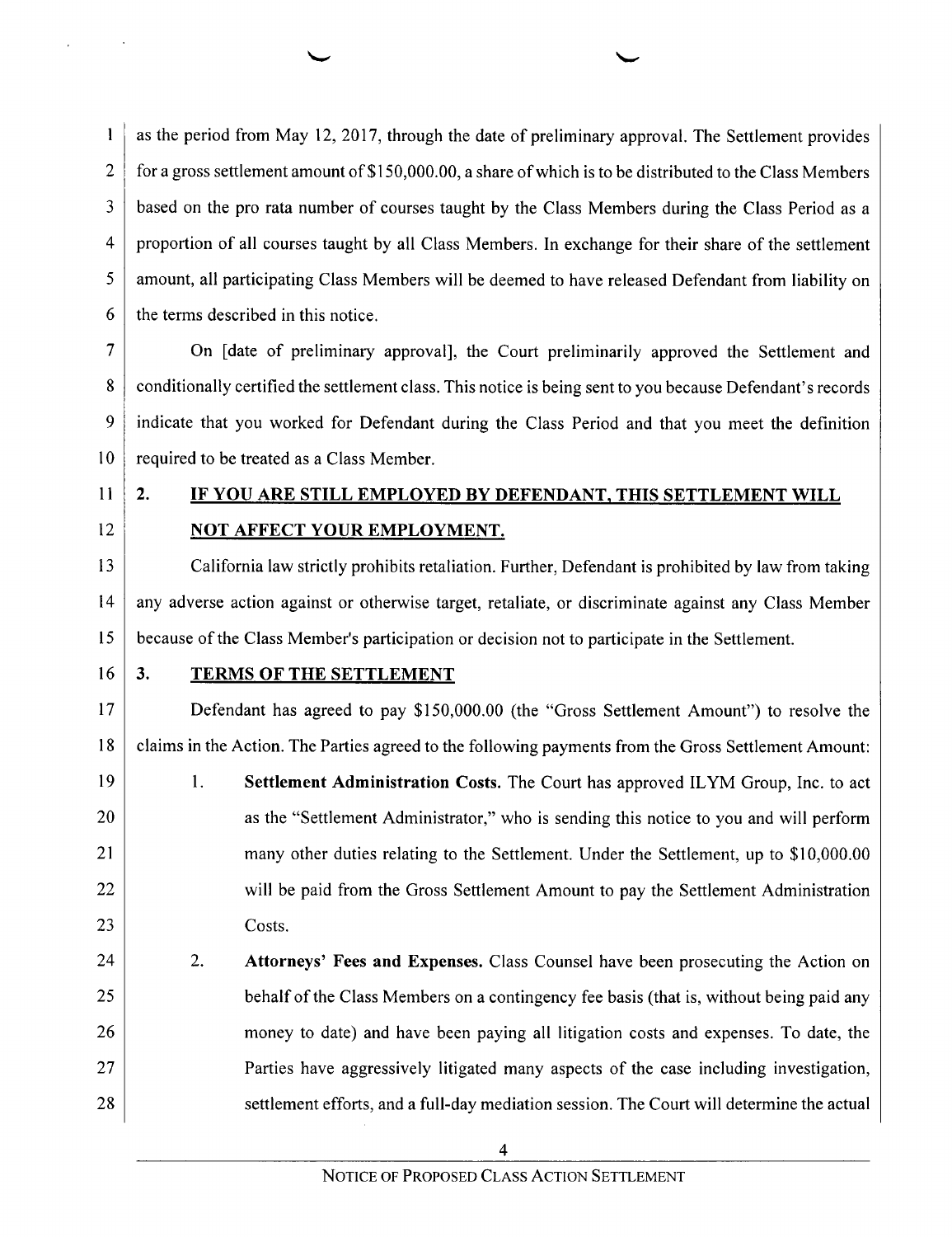amount awarded to Class Counsel as attorneys' fees, which will be paid from the Gross Settlement Amount. Class Members are not personally responsible for any of Class Counsel's attorneys' fees or expenses. Class Counsel will ask for fees 0f one-third 0f the Gross Settlement Amount (i.e., \$50,000.00) as reasonable compensation for the work Class Counsel performed and will continue to perform in the Action. Class Counsel also will ask for reimbursement of up to \$10,000.00 for the costs Class Counsel incurred in connection with the Action.

 $3<sub>1</sub>$ Service Payment to Class Representative. Class Counsel will ask the Court to provide a service payment to Plaintiff in the amount of \$7,500.00 for Katrina Ramos to compensate her for her efforts on behalf of the Class Members in the Action, including assisting in the investigation and consulting with Class Counsel and providing crucial documents to Class Counsel. Plaintiff also may receive a share of the Settlement as a Class Member.

 $\overline{4}$ . 14 **PAGA Payment.** The Parties have agreed on a reasonable sum to be paid in settlement 15 of the PAGA claims included in the Action, which is \$20,000.00. The PAGA Payment 16 is to be approved by the Court pursuant to Labor Code section 2699 and is to be 17 distributed as follows: seventy-five percent (75%) (i.e., \$15,000.00) to the LWDA and 18 twenty-five percent (25%) (i.e., \$5,000.00) to the individuals who come within the 19 definition 0f an "aggrieved employee" for the purposes of the Settlement (i.e., all 20 individuals who are or were employed as adjunct professors, instructors, and senior adjuncts by Defendant in California during the PAGA Period). The "PAGA Period" 21 22 is defined for these purposes to mean the period from April 22, 2020, through the date 23 of preliminary approval.

#### 24 25 After deducting the amounts above, the balance of the settlement amount will form the "Net Settlement Amount" for distribution to the Class Members.

 $26 \mid 4.$ 

10

 $\mathbf{1}$ 

 $\overline{2}$ 

3

 $\overline{4}$ 

5

6

 $\overline{7}$ 

8

 $\mathbf Q$ 

11

12

13

### DISTRIBUTION OF THE SETTLEMENT TO THE CLASS MEMBERS

27 28 Each eligible Class Member who does not request exclusion from the Settlement will be deemed a "Class Participant" and will receive a share from the Net Settlement Amount which will be distributed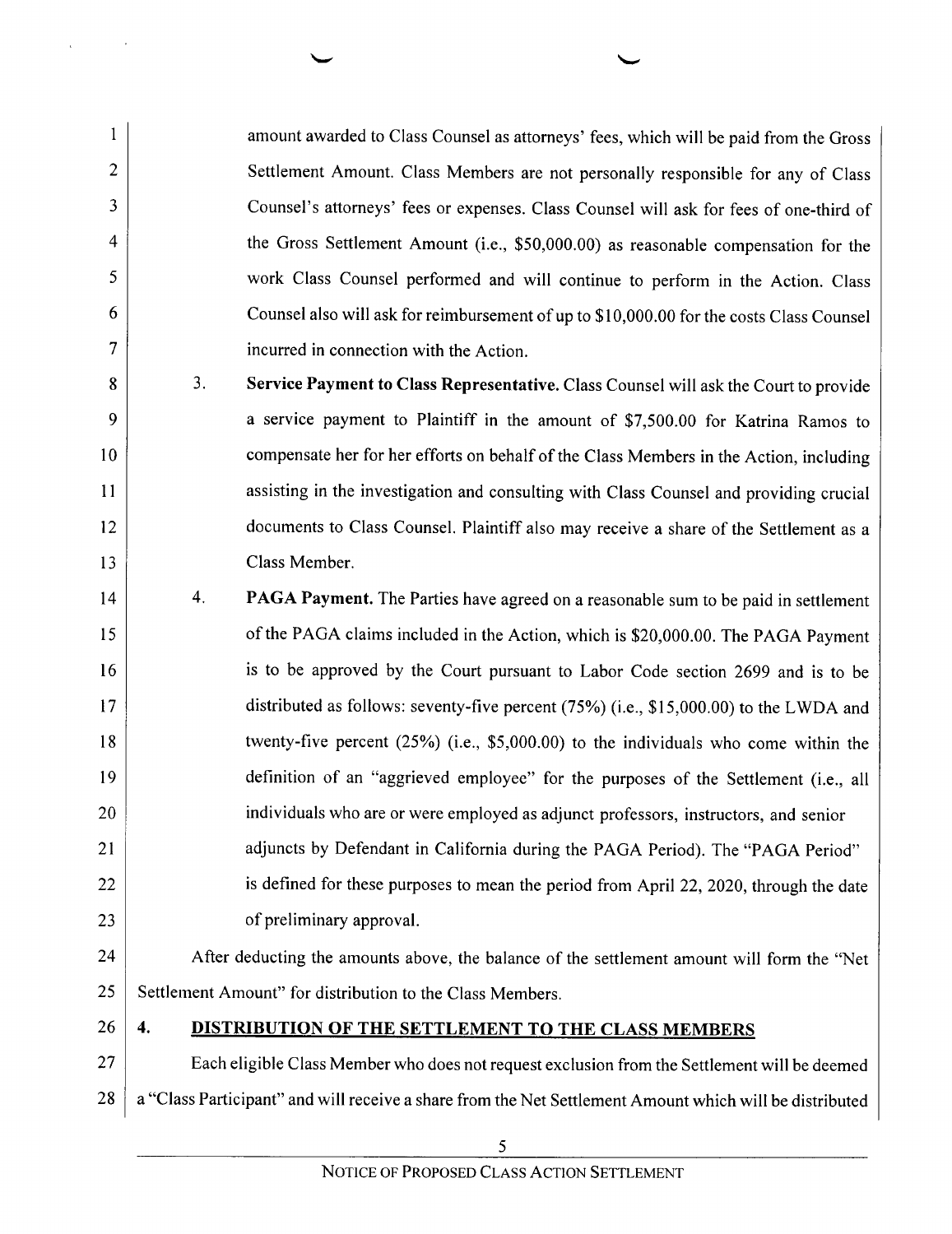$\mathbf{1}$ pro rata based on the proportional number of courses taught by each Class Member during the Class Period (the "Individual Settlement Amount"). If any Class Member requests exclusion from the  $\overline{2}$ 3 Settlement, his or her share will be distributed to the remaining Class Participants.

 $\overline{4}$ 5

6

7

Twenty percent (20%) of each Individual Settlement Amount will constitute payment in the form of wages (and each Class Participant will be issued an IRS Form W-2 for such payment to him or her), and Eighty percent (80%) 0f each Individual Settlement Amount will constitute penalties and interest (and each Class Participant will be issued an IRS Form 1099 for such payment to him or her).

8 Defendant, or its proxies, shall take all usual and customary deductions from the Individual 9 Settlement Amount payments that are distributed as wages, including, but not limited to, state and 10 federal tax withholding, disability premiums, and unemployment insurance premiums. There will be 11 n0 deduction taken from the interest or penalty distribution—it will, however, be reported on IRS Form 12 1099 as income. Class Participants are responsible for the proper income tax treatment of their 13 Individual Settlement Amount. The Settlement Administrator, Defendant and its counsel, and Class 14 Counsel cannot provide tax advice. Accordingly, Class Members should consult with their tax advisors 15 concerning the tax consequences and treatment of payments they receive under the Settlement.

16 17 18 19 20 21 22 23 24 25 The courses you taught for Defendant during the Class Period will be calculated based on Defendant's records. If you feel that you were not credited with the correct number of courses taught during the Class Period, you may submit evidence to the Settlement Administrator 0n 0r before [Response Deadline] with documentation to establish the number of courses you claim to have actually taught during the Class Period. Documentation sent to the Settlement Administrator will not be returned or preserved, so do not send originals. The Parties and the Settlement Administrator will promptly evaluate the evidence submitted and discuss in good faith how many courses should be credited. The Settlement Administrator will make the final decision as to how many courses are credited and report the outcome to the Class Participant. If you are unsatisfied with the decision, you may submit an objection, which is explained below.

26 27 Settlement checks will be mailed to all Class Participants after the Court grants final approval of the Settlement and judgment is entered.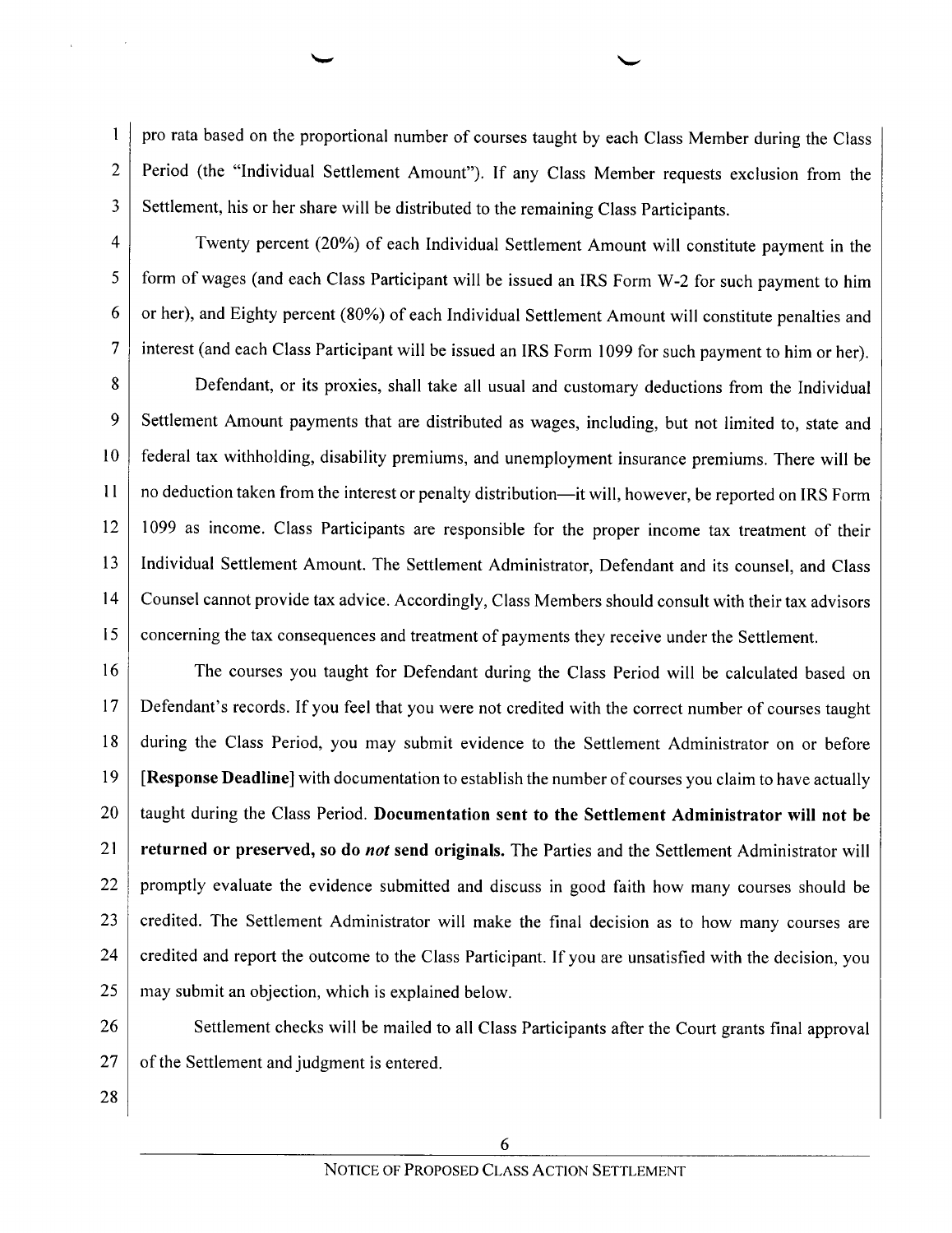$\mathbf{1}$  $\overline{2}$ 

3

 $\overline{4}$ 

5

6

 $\overline{7}$ 

8

#### 5. THE RELEASE OF CLAIMS

If the Court approves the Settlement, the Court will enter judgment and the Settlement will bind all Class Participants. The Class Participants will then be barred from bringing any "Released Claims" against the "Released Parties" as those terms are defined below.

The "Released Parties" are Defendant Cambridge College and all of Defendant's past, present and/or future, direct and/or indirect, officers, directors, members, managers, employees, agents, representatives, attorneys, insurers, partners, investors, shareholders, administrators, parent companies, subsidiaries, affiliates, divisions, predecessors, successors, assigns, and joint venturers.

 $\overline{Q}$ The "Released Claims" are all causes of action and factual or legal theories/allegations that 10 were alleged in the operative complaint in this action and/or in the PAGA letter in support ofthis action, 11 or that could have been brought in this action based on those same factual or legal theories/allegations, 12 against the Released Parties. This Release includes, but is not limited to, claims for violation of Labor 13 Code sections 201, 202, 203, 204, 210, 226, 226.2, 226.3, 226.7, 1174, 1174.5, 1185, 1194, 1194.2, 14 1197, 1197.1, 1198, 1199, 2802, 2698 et seq., and 2699 et seq.; IWC Wage Order 4-2001; Code 0f 15 Regulations, Title 8, Section 11090; Business & Professions Code sections 17200-17208. This Release 16 also includes, but is not limited to, the following claims for relief: (a) failure to pay wages, including 17 minimum wages; (b) failure to authorize and permit rest breaks, and to properly provide premium; pay 18 in lieu thereof; (c) improper and/or inaccurate wage statements and failure to provide wage statements; 19 (d) waiting time penalties for untimely payment of wages at the conclusion of employment; (e) failure 20 to reimburse business expenses; (f) unfair business practices; (g) civil penalties under the Private 21 Attorneys General Act ("PAGA"); and (h) all damages, liquidated damages, penalties, restitution, attorneys' fees, interest, and other amounts recoverable in connection with the above legal authorities 22 23 and/or claims for relief under local, California, and federal law. The res judicata effect of the Judgment 24 will be the same as that of the Release. Plaintiff may hereafter discover facts or legal arguments in addition to or different from those they now know or currently believe to be true with respect to the 25 26 claims, causes of action and legal theories of recovery in this action which are the subject matter of the 27 Released Claims. Regardless, the discovery of new facts or legal arguments shall in no way limit the 28 scope or definition of the Released Claims, and by virtue of the agreement, Plaintiff shall be deemed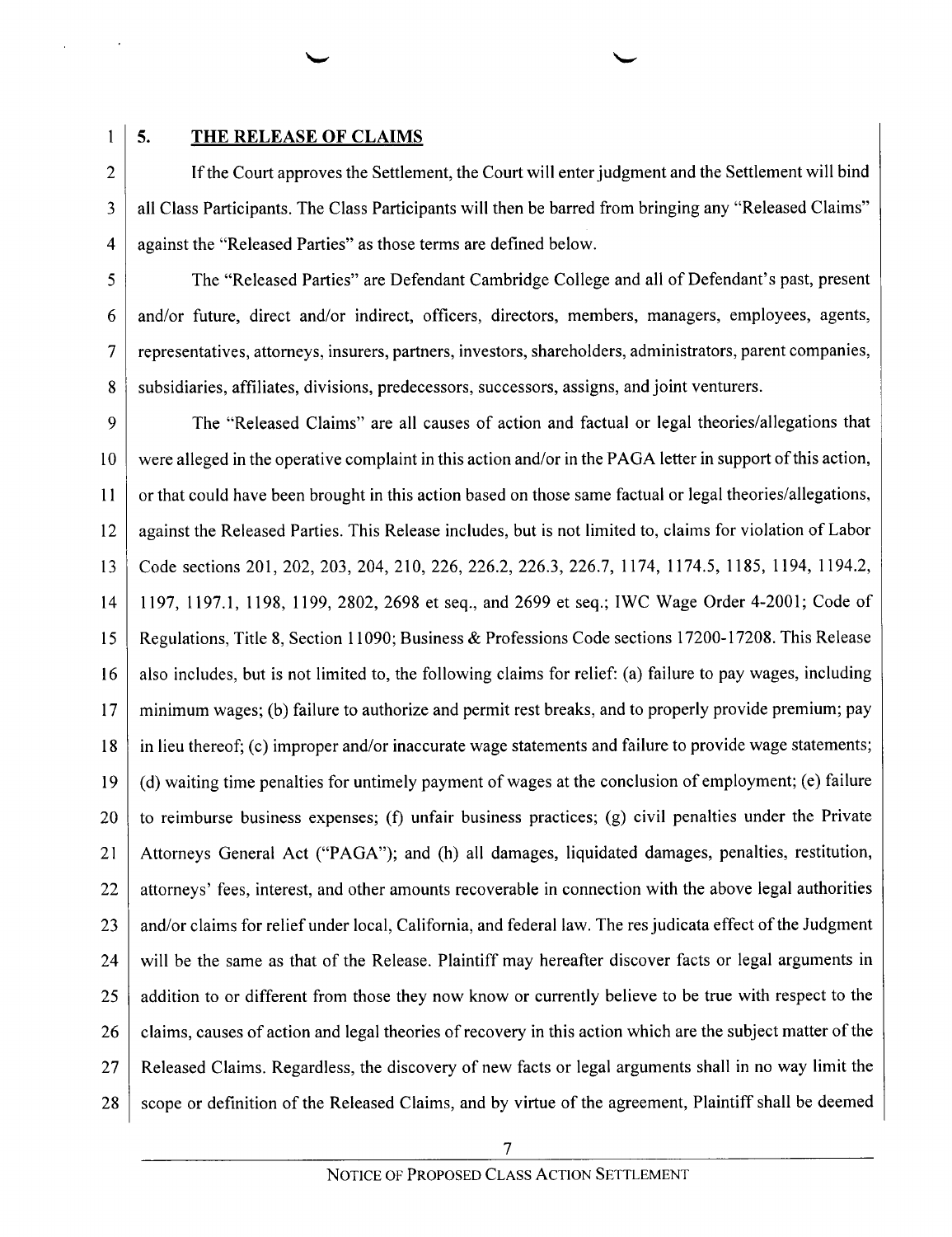to have, and by operation of the final judgment approved by the Court, shall have, fully, finally, and  $\mathbf{1}$ forever settled and released all of the Released Claims against the Released Parties as defined in the  $\overline{2}$ 3 agreement.

 $\overline{4}$ The Settlement does not release Defendant or any person, party, or entity from claims, if any, 5 by Class Members for workers compensation, unemployment, or disability benefits 0f any nature. Nor 6 does it release any claims, actions, 0r causes of action which may be possessed by Class Members  $\overline{7}$ under state or federal discrimination statutes, including, without limitation, the California Fair Employment and Housing Act (Gov. Code, §§ 12900—12996); the Unruh Civil Rights Act (Civ. Code, 8 9 § 51); the California Constitution; Title VII of the Civil Rights Act of 1964 (42 U.S.C. § 2000, et seq.); 10 the Americans with Disabilities Act (42 U.S.C.  $\S$  12101, et seq.); the Employee Retirement Income 11 Security Act of 1974 (29 U.S.C.  $\S$  1001 et seq.); and all of their implementing regulations and 12 interpretive guidelines.

 $13 \mid 6.$ 

#### YOUR OPTIONS

14

# 6.1. DO NOTHING AND RECEIVE YOUR PORTION OF THE SETTLEMENT

15 16 17 18 19 20 If you do nothing, you will be automatically included as a Class Participant in the Settlement and will receive a settlement payment. You do not have to take any further action to receive your settlement payment. It is, however, the responsibility of all Class Members to ensure that the Settlement Administrator has your current address on file, or you may not receive important information or a settlement payment. The estimated amount of your settlement payment if you do nothing is included on the attached Class Action Settlement Share Form.

21

# 6.2. REQUEST EXCLUSION FROM THE CLASS AND THE SETTLEMENT

22 23 24 25 26 If you do *not* wish to take part in the class action portion of the Settlement (the "Class Settlement"), you may exclude yourself (i.e., opt out of the Class Settlement) by sending the Settlement Administrator a letter or card postmarked no later than [Response Deadline] that specifically requests exclusion from the Class Settlement in this case. The request for exclusion must include your name, address, telephone number, and signature, and it should state:

- 27
- 28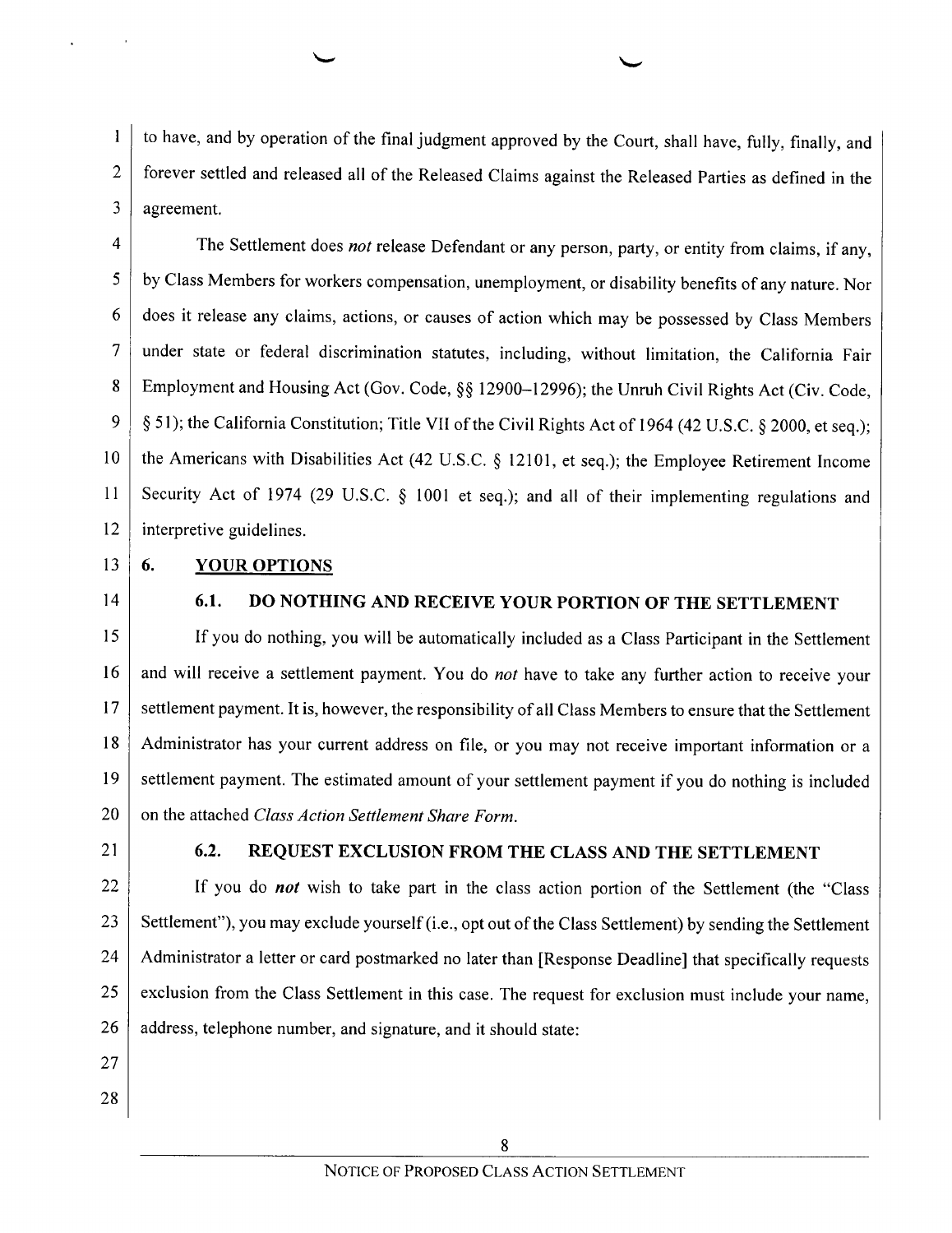"I wish to be excluded from the settlement class in the case of Katrina Ramos  $v$ . Cambridge College. I understand that if I ask to be excluded from the settlement class, I will not receive any money from the settlement of this lawsuit and will not be releasing any claims I might have."

Send the request for exclusion directly to the Settlement Administrator at the following address by no later than [Response Deadline]:

ILYM Group, Inc. 14751 Plaza Drive, Suite Tustin, California 92780

10 ll 12 13 14 Any person who submits a timely request for exclusion from the Class Settlement shall, upon receipt, no longer be a Class Member, shall be barred from participating in the Class Settlement, and shall receive no benefits from the class action portion of the Settlement. If you want confirmation of receipt of your request for exclusion, please send it by United States certified mail, return receipt requested, or contact the Settlement Administrator.

15 l6 17 18 19 Importantly, Class Members who timely and validly request exclusion from the Class Settlement will not be excluded from their share of the PAGA Payment. Requesting exclusion from the Class Settlement applies solely to the Class Members' entitlement to the class action portion of the Settlement and not their entitlement to the PAGA Payment. If you request exclusion from the Class Settlement you will still be entitled to your share, if any, of the PAGA Payment.

20

 $\mathbf{1}$ 

 $\overline{2}$ 

3

 $\overline{\mathcal{L}}$ 

5

6

7

8

 $\overline{Q}$ 

# 6.3. OBJECT TO THE SETTLEMENT

21 22 23 24 25 26 27 28 You have the right to object to the terms of the Settlement if you do not request exclusion. If, however, the Court rejects your objection, you will still be bound by the terms of the Settlement. If you wish to object to the Settlement, or any portion 0f it, you may file with the Settlement Administrator and the Court a written objection stating your name, address, telephone number, dates of employment with Defendant, the case name and number, each specific reason in support of your objection, and any legal support for each objection. Objections in writing must be mailed to the Settlement Administrator—ILYM Group, Inc., 14751 Plaza Drive, Suite J, Tustin, California 92780—by no later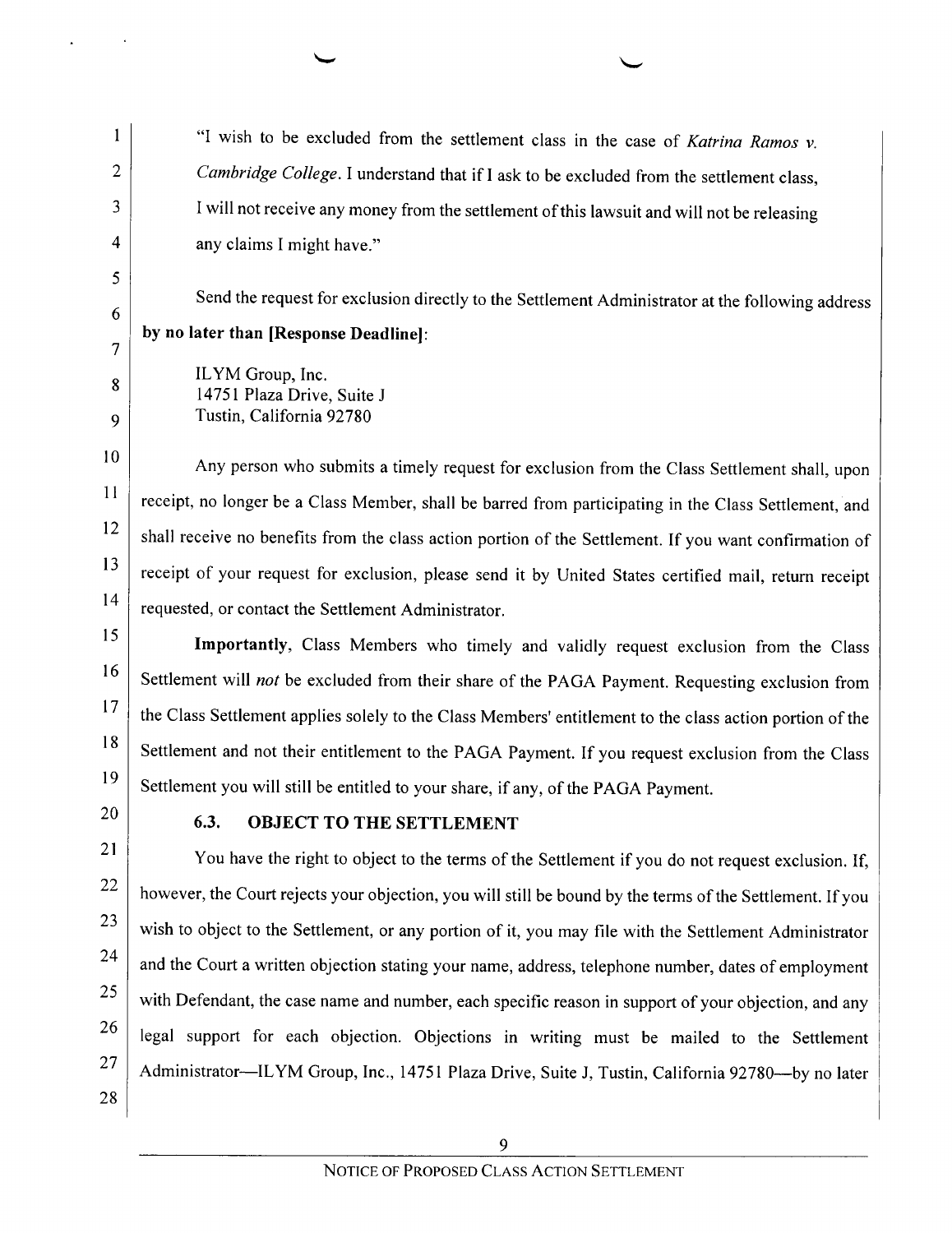than [Response Deadline] to be considered. Objections that do not include all required  $\mathbf{1}$ information, or that are not timely submitted, might not be considered by the court.  $\overline{2}$ 

3

If you choose to object to the Settlement, you may also appear to speak at the final approval and fairness hearing scheduled for [Final Approval Hearing Date], at [Final Approval Hearing Time]  $\overline{4}$ in Department [Court Department] of the Superior Court 0f California for the County of San 5 Bernardino, located at [Court Location]. You have the right to appear either in person or through your 6  $\overline{7}$ own attorney at this hearing.

8 If you object to the Settlement, you will remain a Class Member, and if the Court approves the 9 Settlement, you will receive payment and be bound by the terms 0f the Settlement in the same way as Class Members who d0 not object. Any Class Member who does not object in the manner provided 10 11 above shall have waived any objection to the Settlement, whether by appeal or otherwise.

12 13 14 15 16 The Court may, at the time of the final approval and fairness hearing, have certain social distancing requirements or procedures for attendance at hearings. If you wish to object to the Settlement by speaking at the final approval and fairness hearing, you may contact Class Counsel, whose information is provided below, for more information about the Court's current social distancing procedures. You may also review the Court's website for the most current information.

 $17 \mid 7$ .

#### **HOW TO UPDATE OR CHANGE YOUR ADDRESS**

18 19 | Administrator. 20 21 If you move after receiving this notice or if it was misaddressed, please contact the Settlement Administrator, ILYM Group, Inc., at (888) 250-6810 or by email at claims@ilymgroupclassaction.com, as soon as possible. This is important to ensure that future notices and/or the Settlement payment reach you.

 $22 \mid 8$ .

# 8. NOTICE OF FINAL JUDGMENT IF THE SETTLEMENT IS APPROVED

[Case-Specific Settlement URL (to be added by Settlement Administrator)]

23 24 25 Within ten (10) days after the Court has held a final and fairness approval hearing and entered a final order approving the Settlement, if it chooses to do so, the Settlement Administrator will post a copy of that order and final judgment on its website at the following website address: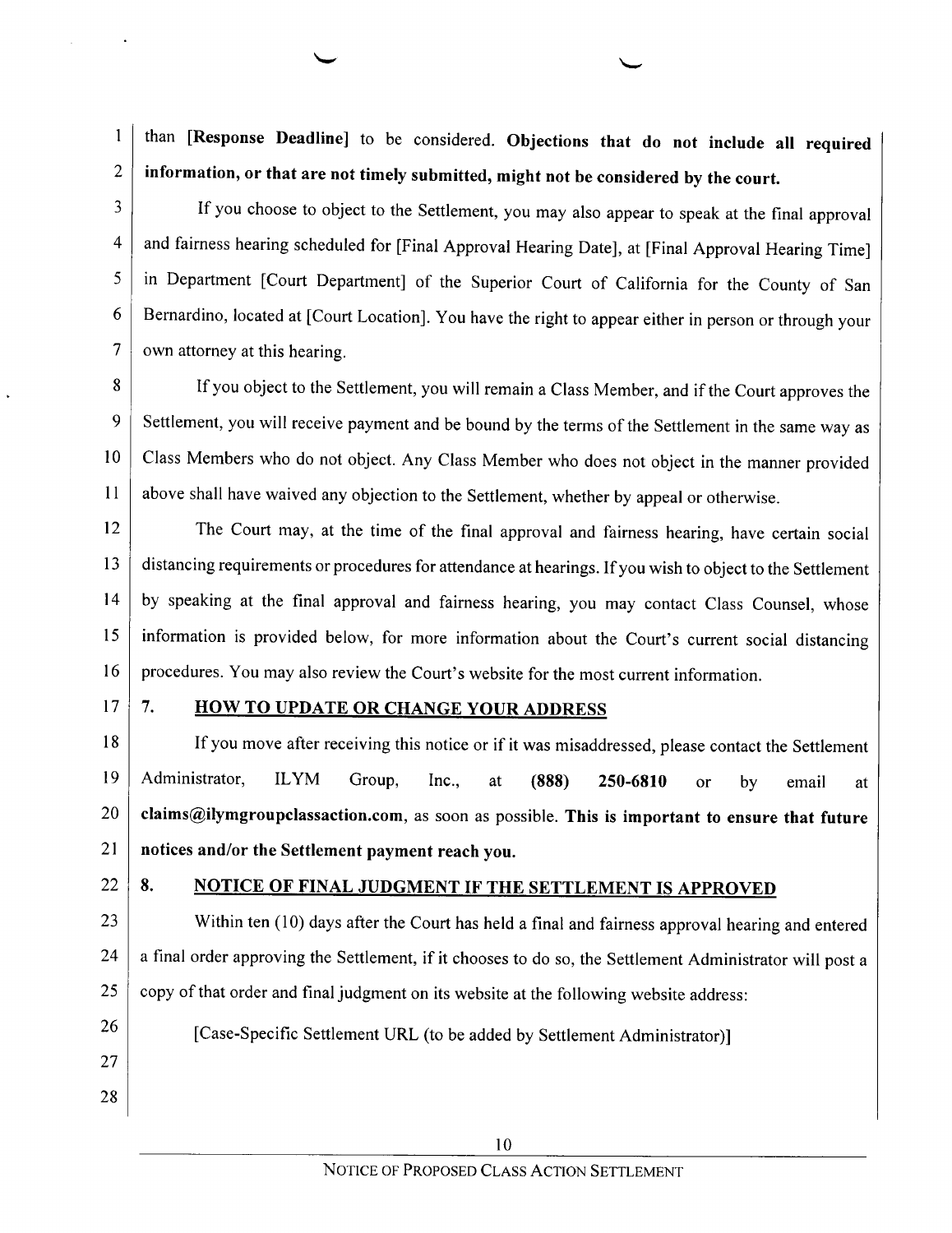$\mathbf{1}$ 

# 9. IF THE SETTLEMENT IS NOT APPROVED

 $\overline{2}$ If the Settlement is not approved by the Court, or if any of its conditions are not satisfied, the Settlement may be voided, in which case no money will be paid, and the case will return to litigation. 3 If that happens, there is no assurance: (1) that the class will be certified by the Court; (2) that any  $\overline{\mathbf{4}}$ decision at trial would be in favor of Class Members; (3) that a trial decision, if any, would be as 5 favorable to the Class Members as the Settlement; or (4) that any favorable trial decision would be 6  $\overline{7}$ upheld if an appeal was filed.

8

# 10. QUESTIONS OR COMMENTS

PLEASE DO NOT CALL OR CONTACT THE COURT. If you have any questions about 9 10 the settlement, you may contact the Settlement Administrator at: (888) 250-6810 or by e-mail at 11 claims@ilymgroupclassaction.com. You may also contact Class Counsel at the addresses or phone 12 numbers listed below.

13 14 15 16 17 18 19 20 21 22 23 24 25 26 27 28 Lawyers Representing Plaintiff and the Class Members MELMED LAW GROUP P.C. Jonathan Melmed jm@melmedlaw.com Laura Supanich lms@melmedlaw.com 1801 Century Park East, Suite 850 Los Angeles, California 90067 Phone: (3 10) 824-3828 Fax: (310) 862-6851